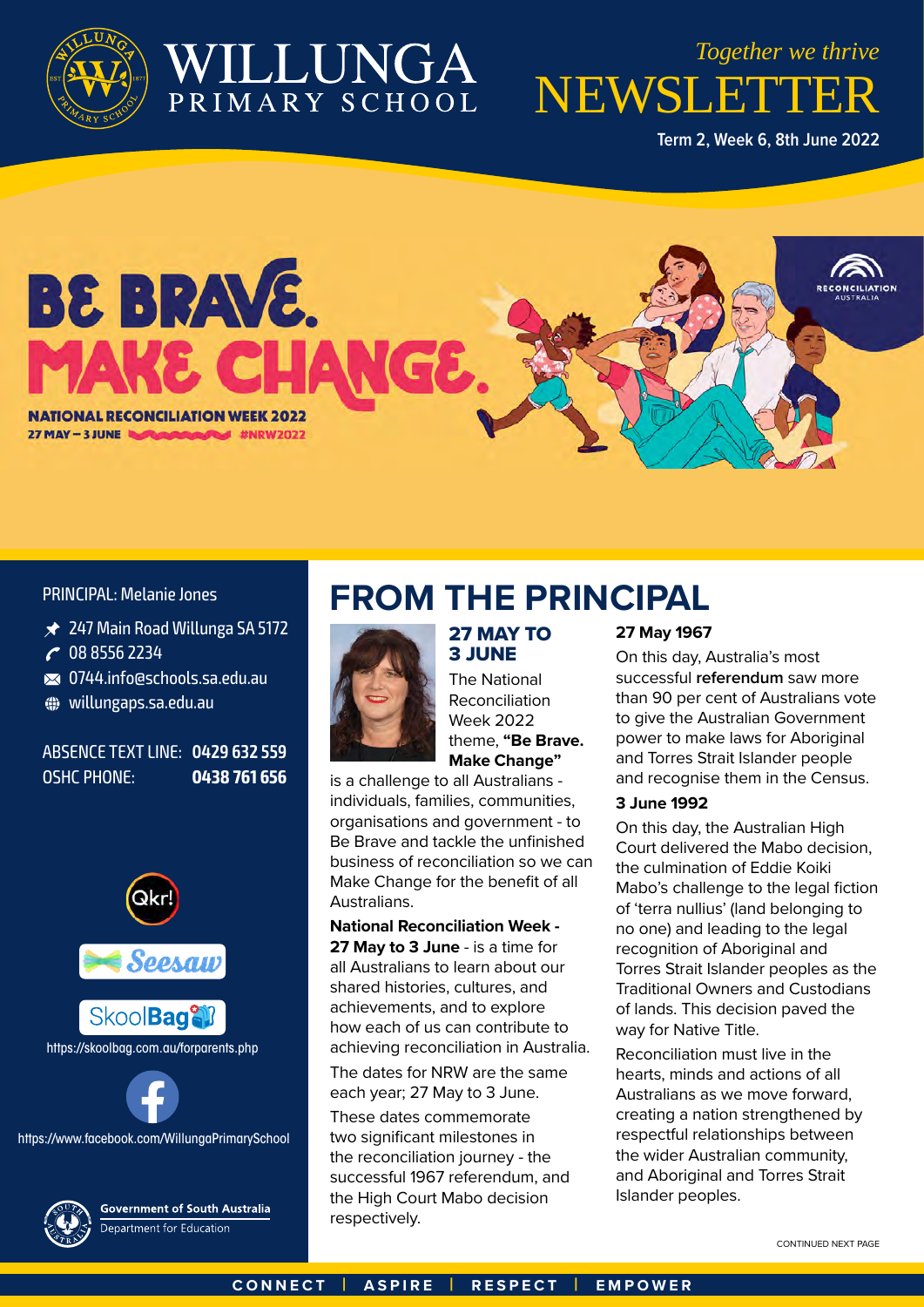# **FROM THE PRINCIPAL CONTINUED**

At our school we have held a number of events for Reconciliation week including:

- Reconciliation donuts which raised over \$150 for the Tjindu Foundation.
- Weaving workshops with local Aboriginal artist Micky Barlow.
- Displays in the library for students to involve themselves in cultural activities.
- Classroom visits with our Aboriginal Education teacher,

**Rebecca Price and Aboriginal** Community Education Officer, **James Hurford** to share about their traditional and contemporary culture.

Reconciliation Australia encourages all Australians to take action; not just in National Reconciliation Week but every week of the year in our daily lives – where we live, work, play and socialise.

*Melanie Jones - Principal*





### **2023 RECEPTION ENROLMENTS AND PRINCIPAL TOURS**

Registrations of interest for our 2023 Reception classes are now open. Families who reside in and outside of the Willunga Primary School zone are able to express their interest.

Offers will be made to families in July 2022.

Please register your interest at:

**https://forms.office.com/r/sTdGfQLKXw**

To join a Principal's tour please visit: **http://www.schoolinterviews.com.au/code/t2n8p**

# **MATERIALS & SERVICES CHARGES**

Thank you to the parents/ caregivers who have either paid, made contact, are paying off or have applied for School Card assistance. A reminder that 2022 charges were due for payment by 14th April 2022. Payment can be made in instalments. Payment via QKR is preferred, but can also be made by direct credit, EFTPOS (over the phone or at the Front office) or cash. School bank account details for direct credit are:

### **BSB: 105108 Account: 394 083 140**

Please use student surname as reference. Any questions, please contact **Lisa** at school on **8556 2234** or email on **lisa.pinder549@schools.sa.edu.au**

Please remember that Material and Services Charges are legally recoverable.

*Lisa Pinder, Business Manager*

### **Diary Dates**

**9th June LEARNING CONNECT MEETING @ 9:00AM**

**10th June SCHOOL ASSEMBLY - Webex**

**13th June QUEENS' BIRTHDAY HOLIDAY**

**14th June STUDENT FREE DAY**

**15th June OSHC/CANTEEN MEETING @ 2:00PM**

**16th June KIDZ BIZ GROWTH & DEVELOPMENT FOR YEAR 5/6**

**WPS CHOIR MASTERCLASS @ 9:30AM**

**17th June FINANCE MEETING @ 8:00AM**

**21st June RECEPTION'S ZOO EXCURSION**

**22nd June SPECIAL FOOD DAY GROUNDS MEETING @ 9:00AM**

**23rd June KIDZ BIZ GROWTH & DEVELOPMENT FOR YEAR 5/6**

**24th June SCHOOL ASSEMBLY**

**28th June GOVERNING COUNCIL MEETING @ 7:00PM**

**30th June KIDZ BIZ GROWTH & DEVELOPMENT FOR YEAR 5/6**

**1st July CASUAL DAY**

**WHOLE SCHOOL ANTI BULLYING DAY**

**4th - 6th July YEAR 6 CAMP**

**5th – 6th July YEAR 4/5 CAMP (19, 21A & 21B)**

**6th July SHOOL REPORTS HOME**

**7th July – 8th July YEAR 3/4 CAMP (23C, 23E, 20)**

**8th July LAST DAY TERM 2 2:05 EARLY DISMISSAL**

#### **CONNECT | ASPIRE | RESPECT | EMPOWER**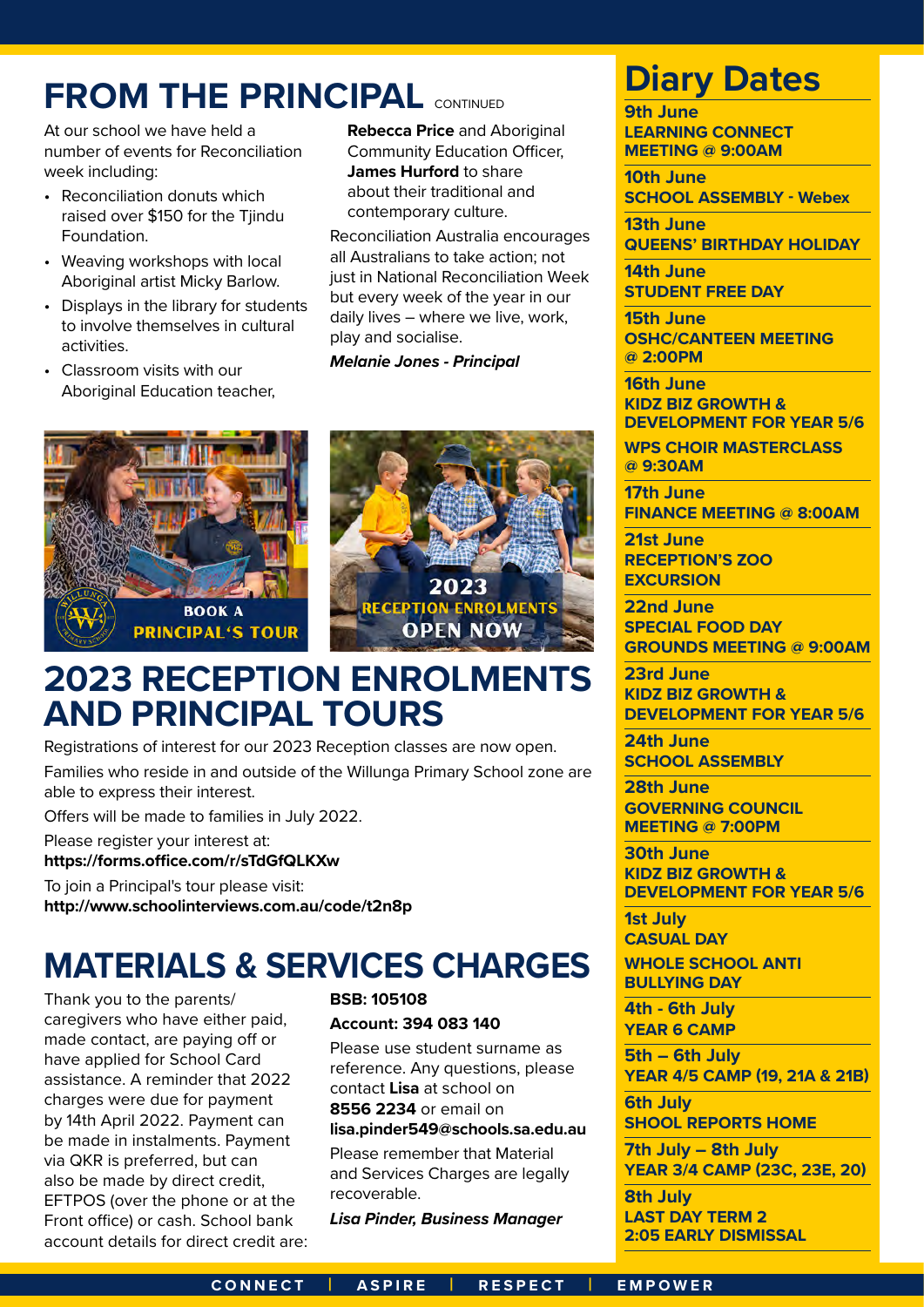# **NATIONAL RECONCILIATION WEEK**

The students and staff at our school participated in many Aboriginal Cultural activities during Reconciliation week to learn about, share and celebrate our culture.

We were welcomed into classes to witness these activities and share about our culture. It was fabulous to see so many students immersed in deep thinking about Aboriginal history and engaging in meaningful and interesting art activities.

Many students enjoyed the Vili's donuts, which were perfectly decorated with the Aboriginal flag.

Next week the Aboriginal students of our school will be engaging in a weaving workshop with **Micky Barlow** to further their cultural knowledge.

*Rebecca Price, Aboriginal Education Teacher James Hurford, Aboriginal Community Education Officer*



# **PASTORAL CARE WORKER NEWS**



**Willunga Lego Masters Competition** has been loads of fun. Each class so far has completed their eliminations

with the grand final to be held this week. There have been set timed challenges but also different creative challenges such as – make a secret hideout for a superhero, make a robot to help you with your chores, make a rocket to take you to Mars and make out you're a spy that needs to jump onto something that flies.

The reception students are about to receive their first readers to take

home and it reminded me of when I was working at another school as well as working here. One of the dads came in and requested that the teacher listen to his child read more. The teacher was aware that dad hardly ever listened to his own child and asked if perhaps they could work as a team and he could do his part by reading at home as well. As the conversation continued, dad explained he was illiterate, really struggled and didn't want his daughter to be facing the same difficulties he did. Through that conversation we were able to organise more volunteers through the local church to do extra reading

in the mornings. Our lives get really busy and it can be hard to fit everything in, but listening to reading and reading to our children is so important.

Here's a tip I saw once on a parent website:

**'Support out-of-school reading too by getting your child a library card. (Actually, get everyone in your family a library card.) Then make it a habit to go to the library once a week to find new books'.**

My children loved having their own library card. Whilst we didn't go once a week they loved it when we did. *Sue Camac, Pastoral Care Worker*

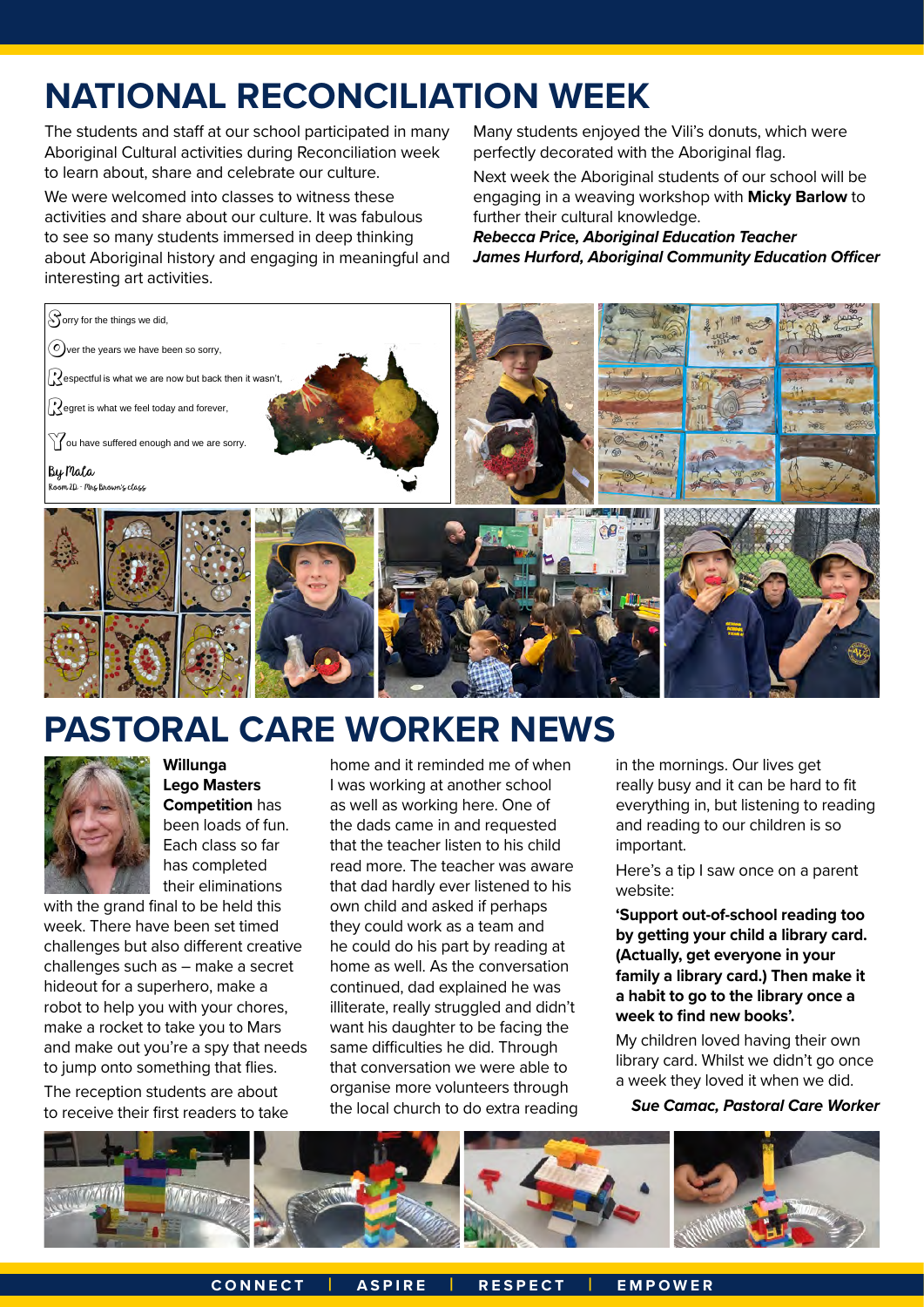### **ROOM 2A & 2D - PARIS CREEK FARM VISIT**

On Tuesday the 31st of May, Alex and Tania from Paris Creek Dairy Farm came to talk to 2A and 2D about sustainability on their farm. They talked about how they are a bio-dynamic organic farm and keeping the plants and animals happy is their #1 priority.

Paris Creek Farm is located in the Adelaide Hills near Meadows, was established in 1988 and has been running for over 30 years. They produce a variety of dairy products including milk, yogurt, cheese, butter, quark (a soft set cheese) and cream.

Unlike other dairies, Paris Creek Farm doesn't use any chemical nasties in any of their products or cow feed. Multiple plant species in farms add more biodiversity in the environment. Paris Creek dairy is one of the only carbon neutral

### **SCHOOL SPORT AUSTRALIA CHAMPIONSHIP**

**Zoe** and **Mala** have been nominated for the Netball - 12 years and under Team to participate at a School Sport Australia Championship. Well done, what a great effort, we wish you all the best.

# **CROSS COUNTRY 2022**

On Tuesday, 24 May 2022, Willunga Primary School participated in the SAPSASA Onkaparinga South District Cross Country event. We have had 34 students trialling for the event. With some students not qualifying and a number of students unwell on the day, a group of 18 students participated in the event.

All the students gave it their very best effort and completed their event successfully. There were a few highlights of the day for Willunga Primary School. In the Boys 11-year division, **Tommy** sprinted out after the

dairy farms in the world. They also told us about their sustainability journey and how we can help our environment by:

- 1. Buying less plastic
- 2. Only take what you need
- 3. Look for items you can reuse
- 4. Refrain from littering

Did you know that cows produce more milk in the morning than at night because they use up more energy during the day than at night? Dairy cows graze for about 15 -16 hours a day or at least until it gets dark and then they sleep and repeat it again in the morning.

They also brought us some yummy samples of yogurt and milk. Our favourite was the honey caramel yogurt. We really enjoyed the visit.

*Roisin, Mala and Matilda R from 2A and 2D*



66

If you want something you never had, you have to do something you've never done.

THOMAS JEFFERSON

### horn was sounded out to take a commanding lead in front of the chasing pack. Tommy was in total control of the race and finished 1st from beginning to end. Awesome achievement Tommy.

ZOE MALA

Inspired by Tommy's achievement, **Che,** in the Boys 12-year division, did the same. Che led from start to finish and won the race convincingly. Well-done, Che.

There were 6 races overall and Willunga won 2 of them with some other students finishing in the top 10. Well done to all the runners who participated.

*Mogann Nair*